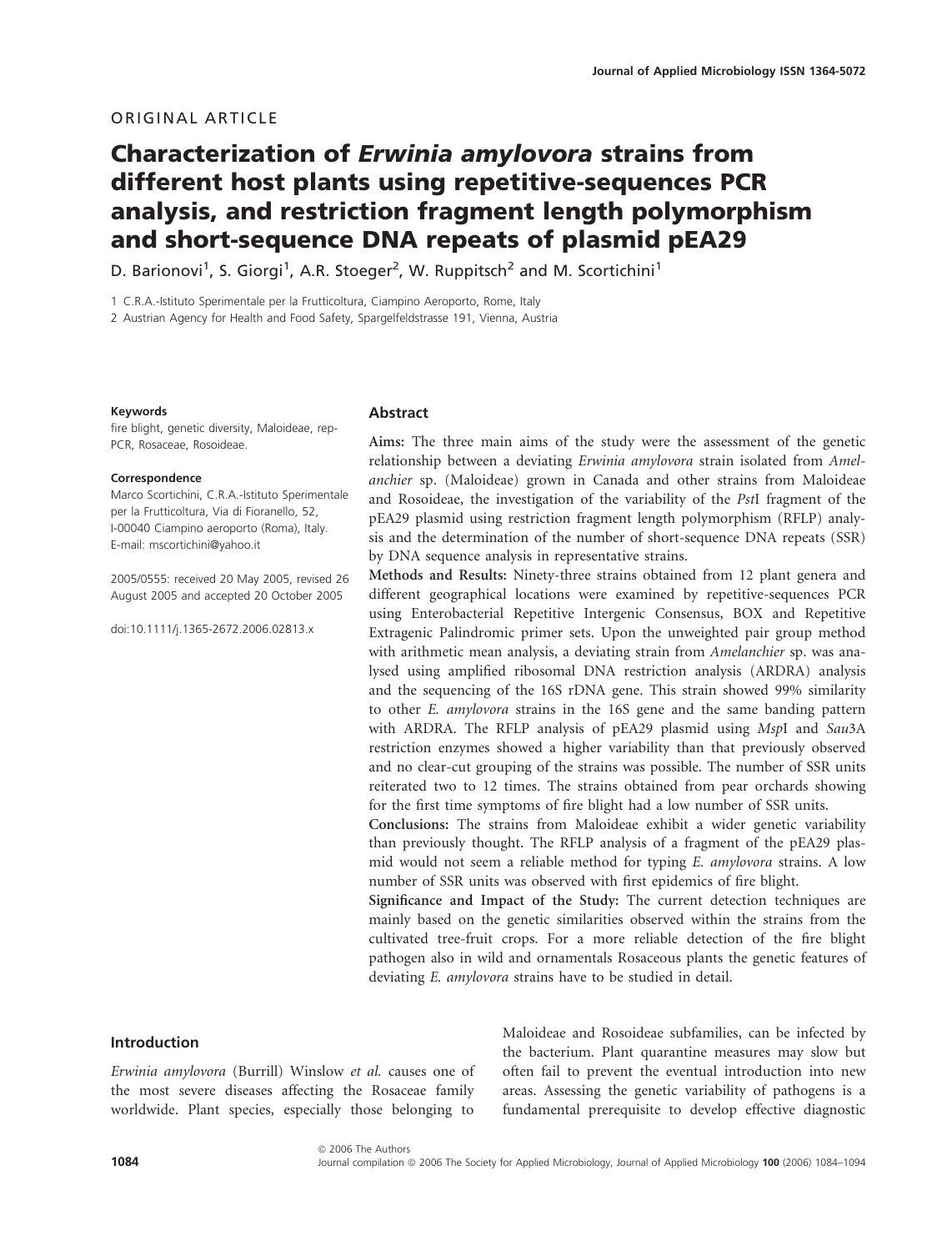protocols. Recently, several molecular techniques have revealed unexpected genetic variability among E. amylovora strains. Both repetitive-sequence PCR (rep-PCR) and random amplified polymorphic DNA (RAPD) analysis allowed the differentiation of strains isolated from Maloideae plant species such as pear (Pyrus communis L.), apple (Malus domestica Borkh.), quince (Cydonia oblonga L.), hawthorn (Crataegus spp.) from the strains obtained from Rosoideae such as raspberry (Rubus spp.) (McManus and Jones 1995a; Momol et al. 1997). Differentiation of Rubus strains was also possible using 23S rDNA sequence analysis (Maes et al. 1996), DNA restriction enzyme analysis of the 16S–23S intergenic spacer regions (Momol et al. 1999) and amplified fragment length polymorphism (AFLP) analysis (Rico et al. 2004). In addition, relationship between some E. amylovora strains and their geographical origins has been inferred using pulsed-field gel electrophoresis (Zhang and Geider 1997; Jock et al. 2002).

An important feature of the bacterium utilized both for characterization and detection is plasmid pEA29. With few exceptions, all E. amylovora strains carry a similar plasmid of c. 29 kb that can be detected by PCR amplification of 900 bp PstI fragment (Bereswill et al. 1992). However, the PstI fragment of some strains was larger than the expected size (McManus and Jones 1995b). Moreover, variability in the length of the DNA fragment was observed after its digestion with MspI and Sau3A restriction enzymes, and strains were classified into three groups according to the length of the PCR products (Lecomte et al. 1997). The fragment length variability is due to the presence of different numbers of shortsequence DNA repeats (SSR) (Schnabel and Jones 1998). The number of SSR units has been recently used to try to type E. amylovora strains (Kim and Geider 1999; Jock et al. 2003; Ruppitsch et al. 2004), and, in case of a very low or very high number of SSR repeats the traceability of certain strains was possible (Ruppitsch et al. 2004).

Recently, an E. amylovora strain isolated from Amelanchier sp. (Maloideae) grown in Canada, showed a restricted pathogenicity upon artificial inoculation to apple, pear, raspberry and Amelanchier sp. plants. In fact, only the latter plant showed an extensive progression of the lesion along the twig (Giorgi and Scortichini 2005). In addition, also the assessment of the hrpN and dspA/E genes involved in the pathogenicity of E. amylovora pointed out some missense point mutations that could have implications for the particular pathogenicity of the strain (Giorgi and Scortichini 2005). Consequently, further assessment to verify the genetic relationship of this strain with representative strains of E. amylovora was undertaken. In the present study, after the screening of the genetic variability of 93 E. amylovora strains obtained from different host plants belonging to 12 different genera and inferred using rep-PCR, it was observed that the strain from Amelanchier sp. and three strains isolated from Rubus spp. had a different genomic fingerprint.

The objectives of this study were to: (i) establish the genetic relationship between the strain isolated from Amelanchier sp. (Maloideae) and the other strains from Maloideae and Rosoideae using amplified ribosomal DNA restriction analysis (ARDRA) and 16S rDNA gene sequencing; (ii) assess the collection using restriction fragment length polymorphism (RFLP) analysis for checking the variability in length of the PstI fragment of pEA29 plasmid and to verify the reliability of strain grouping with this method; (iii) further analyse the occurrence and the number of SSR units in E. amylovora from different host plants and to check the number of SSR units in 32 strains obtained from two pear orchards showing for the first time symptoms of fire blight.

# Materials and methods

## Bacterial strains and growth medium

Erwinia amylovora strains used in this study are listed in Table 1. The strains marked with Istituto Sperimentale per la Frutticoltura (ISF) were isolated for this study from diseased pear specimens, all the others were obtained from international or national culture collection (Table 1). Pear twigs or fruits showing symptoms of fire blight were used for isolation. Fragments of tissue at the margin of lesion were crushed in sterile mortars containing 5 ml of sterile saline (SS) ( $0.85\%$  of NaCl in distilled water). Ten-fold serial dilutions in tubes were performed. Subsequently, aliquots of 0.1 ml were spread on to Petri dishes containing nutrient sucrose agar (NSA) [28.0 g of nutrient agar (Oxoid, Basingstoke, UK) supplemented with  $50.0 g$  of sucrose, per litre]. The plates were incubated at  $25-27$ °C for 3 days. With the levaniform, whitish colonies suspected to belong to E. amylovora, confirmatory tests (i.e. tobacco hypersensitivity, absence of fluorescent pigments on the medium B of King et al. (1954) (KB), induction of necrosis and oozing in immature pear fruits, SDS-PAGE of whole-cell protein extracts and comparison with E. amylovora typestrain NCPPB 683 and other representative strains previously isolated in Italy was carried out. The isolates inducing the hypersensitivity reaction in tobacco leaves, negative for the fluorescent pigments production on KB, inciting necrosis and oozing on immature pear fruits and showing the same protein profile as E. amylovora NCPPB 683 and the other representative Italian strains, were retained to belong to E. amylovora. For this study, all the 93 strains used were routinely grown on NSA, at 25-27°C.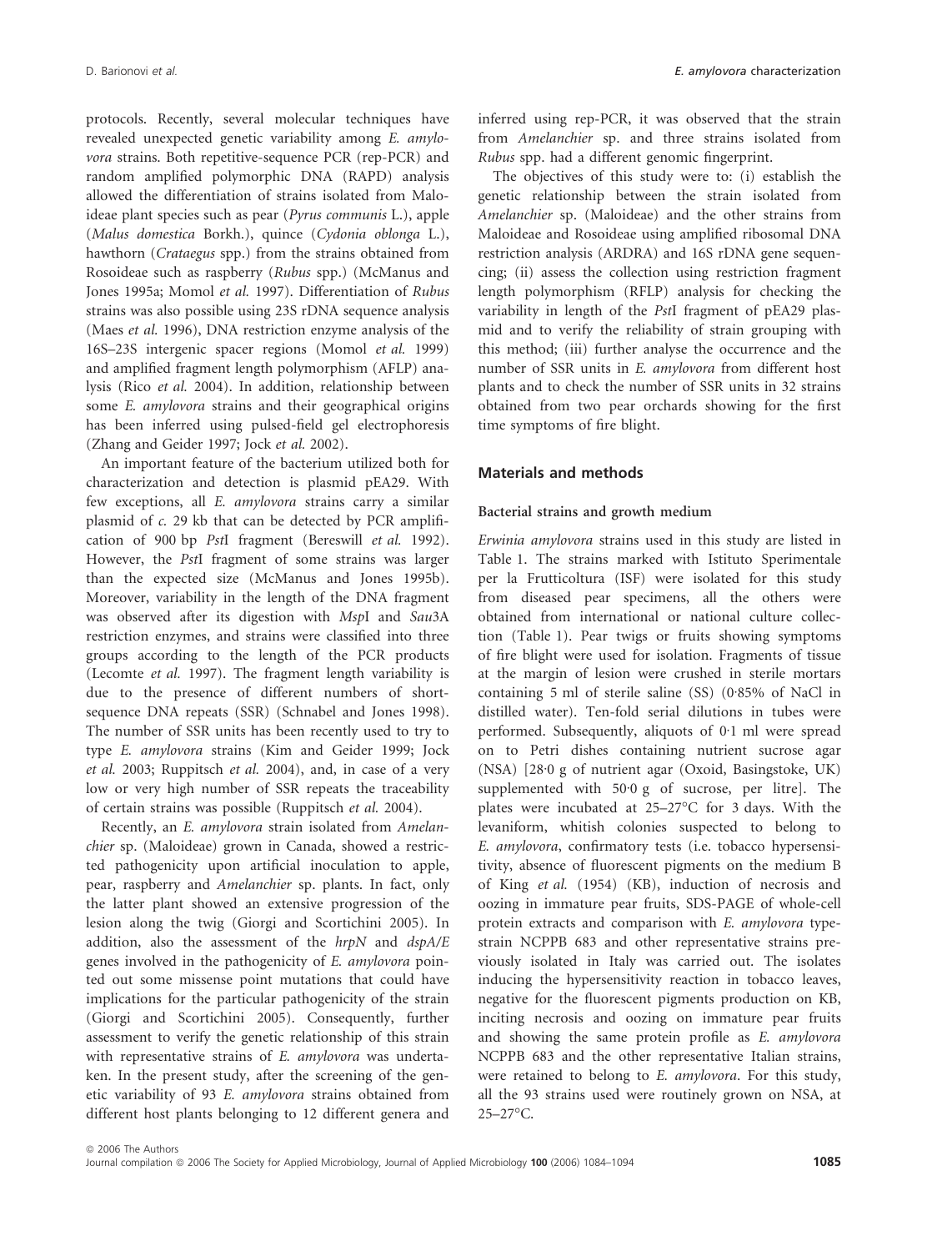| Strain             | Host plant/cultivar                          | Origin     | Year of isolation | SSR    |
|--------------------|----------------------------------------------|------------|-------------------|--------|
| BPIC 845*          | Pyrus communis                               | Greece     | 1984              |        |
| <b>BPIC 847</b>    | P. communis/P. Crassane                      | Greece     | 1984              |        |
| <b>BPIC 913</b>    | P. communis/De Cayan                         | Greece     | 1985              |        |
| BPIC 918*          | Pyrus amygdalifoliae                         | Greece     | 1986              | 6      |
| <b>BPIC 930</b>    | Malus domestica                              | Greece     | 1986              | 4      |
| <b>BPIC 974</b>    | P. communis                                  | Greece     | 1987              | 9      |
| BPIC 1093*         | P. communis                                  | Greece     | 1990              | 9      |
| <b>BPIC 1625</b>   | P. communis                                  | Greece     | 1991              |        |
| H-895*             | M. domestica/G. Delicious                    | Hungary    | 1996              | 11     |
| H-902              | Cydonia oblonga                              | Hungary    | 1996              | 7      |
| <b>ICMP 13413</b>  | P. communis                                  | Hungary    | 1996              |        |
| ICMP 13414*        | Sorbus aria                                  | Hungary    | 1996              | 6      |
| ICMP 13415         | M. domestica/Johnatan                        | Hungary    | 1996              | 10     |
| ICMP 13417         | Mespilus germanica                           | Hungary    | 1996              |        |
| <b>IPV-BO 2956</b> | P. communis                                  | Italy      | 1996              |        |
| ISF Ab 1*          | P. communis/Abate                            | Italy      | 2001              | 5      |
| ISF Ab 2           | P. communis/Abate                            | Italy      | 2001              | 5      |
| ISF Ab $3*$        | P. communis/Abate                            | Italy      | 2001              | 5      |
| ISF Ab 2-1         | P. communis/Abate                            | Italy      | 2002              | 5      |
| ISF Ab 2-2         | P. communis/Abate                            | Italy      | 2002              | 5      |
| ISF Ab 2-3         | P. communis/Abate                            | Italy      | 2002              | 5      |
| ISF Ab 2-4         | P. communis/Abate                            | Italy      | 2002              | 4      |
| ISF Ab 2-5         | P. communis/Abate                            | Italy      | 2002              | 4      |
| ISF Ab 2-6         | P. communis/Abate                            | Italy      | 2002              | 4      |
| ISF Ab 2-7         | P. communis/Abate                            | Italy      | 2002              | 5      |
| ISF Ab 2-8         | P. communis/Abate                            | Italy      | 2002              | 5      |
| ISF Ab 2-9         | P. communis/Abate                            | Italy      | 2002              | 5      |
| ISF Conf 1*        | P. communis/Conference                       | Italy      | 2001              | 5      |
| ISF Conf 2         | P. communis/Conference                       | Italy      | 2001              | 5      |
| ISF Cot 1*         | C. oblonga A                                 | Italy      | 2001              | 5      |
| ISF-CotP 1         | Cotoneaster salicifolia                      | Italy      | 2003              |        |
| ISF-CotP 2         | C. salicifolia                               | Italy      | 2003              |        |
| ISF-CotP 3         | C. salicifolia                               | Italy      | 2003              |        |
| ISF-CotP 4         | C. salicifolia                               | Italy      | 2003              |        |
| ISF-Ea 1/79 Rif    | P. communis                                  | <b>USA</b> | Unknown           |        |
| ISF-Joinee*        | P. communis                                  | <b>USA</b> | Unknown           |        |
| ISF SM 1           | P. communis/S. Maria                         |            | 2001              |        |
|                    |                                              | Italy      |                   | 5      |
| ISF SM 2           | P. communis/S. Maria<br>P. communis/S. Maria | Italy      | 2001              | 5<br>5 |
| ISF SM 3           | P. communis/S. Maria                         | Italy      | 2001<br>2002      | 6      |
| ISF SM 2-1         |                                              | Italy      |                   |        |
| ISF SM 2-2*        | P. communis/S. Maria                         | Italy      | 2002              | 6      |
| ISF SM 2-3 $*$     | P. communis/S. Maria                         | Italy      | 2002              | 6      |
| ISF SM-Fr 1*†      | P. communis/S. Maria                         | Italy      | 2002              | 4      |
| ISF SM-Fr 2*       | P. communis/S. Maria                         | Italy      | 2002              | 4      |
| ISF SM-Fr 3*       | P. communis/S. Maria                         | Italy      | 2002              | 4      |
| ISF SM-Fr 4*       | P. communis/S. Maria                         | Italy      | 2002              | 4      |
| ISF SM-Fr 5*†      | P. communis/S. Maria                         | Italy      | 2002              | 4      |
| ISF SM-Fr 6*†      | P. communis/S. Maria                         | Italy      | 2002              | 4      |
| ISF SM-Fr 7*       | P. communis/S. Maria                         | Italy      | 2002              | 4      |
| ISF SM-Fr 8*       | P. communis/S. Maria                         | Italy      | 2002              | 4      |
| ISF-WC31           | P. communis                                  | USA        | Unknown           | 2      |
| ISF Will 1*        | P. communis/William                          | Italy      | 2001              | 5      |
| ISF Will 2         | P. communis/William                          | Italy      | 2001              | 5      |
| ISF Will 3         | P. communis/William                          | Italy      | 2001              | 5      |
| IVIA 198-11*       | Crataegus sp.                                | Spain      | 1996              |        |
| IVIA 1525-1*       | Cotoneaster sp.                              | Spain      | 1996              |        |
| IVIA 1767-3*       | Malus sp.                                    | Spain      | 1997              | 6      |

Table 1 Erwinia amylovora strains used in this study and number of single-sequence DNA repeats (SSR)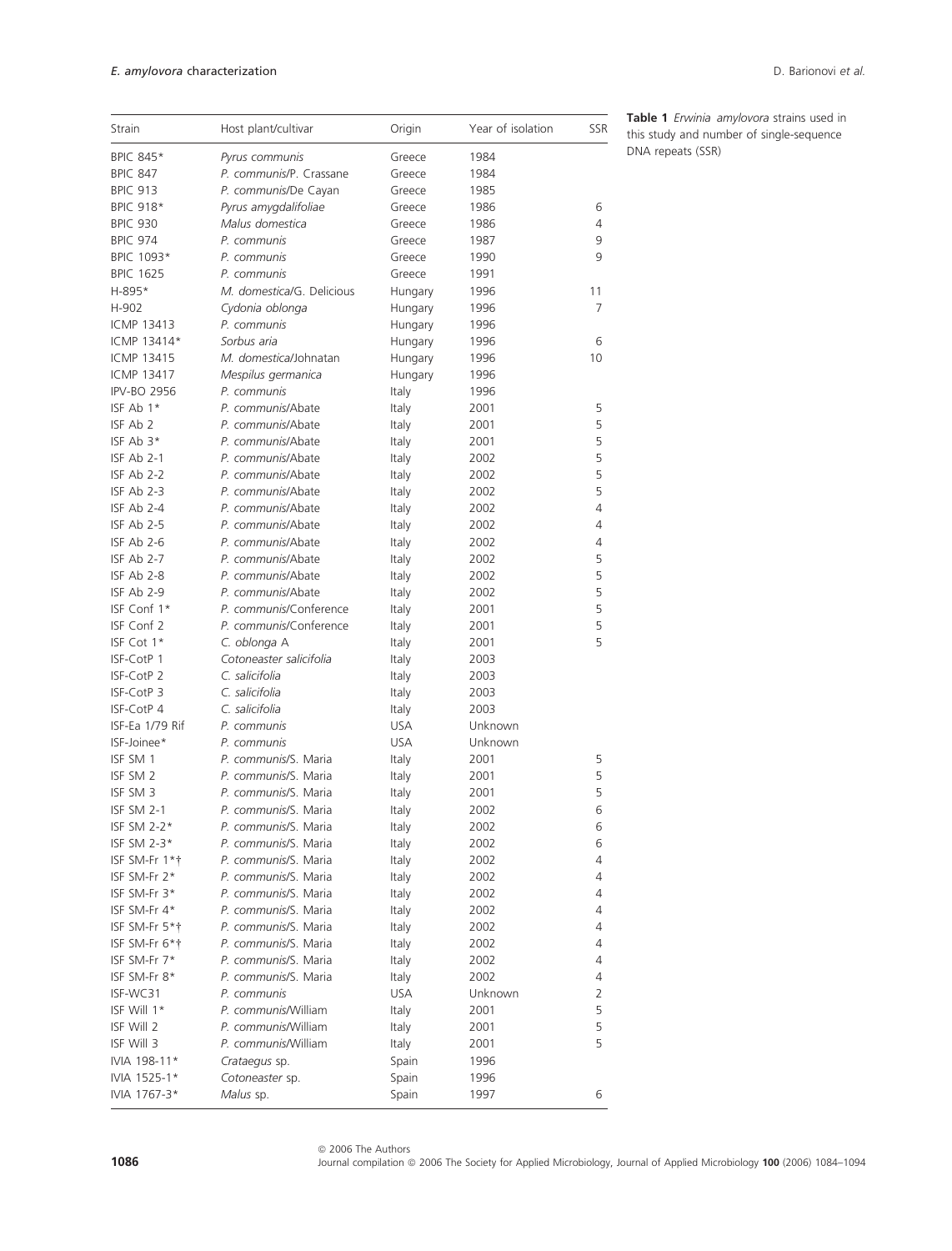Table 1 Continued

| Strain       | Host plant/cultivar  | Origin          | Year of isolation | <b>SSR</b> |
|--------------|----------------------|-----------------|-------------------|------------|
| IVIA 1892-1  | P. communis          | Spain           | 1998              |            |
| IVIA 1951-2* | Pyracantha sp.       | Spain           | 1998              | 4          |
| NCPPB 595    | P. communis          | UK              | 1958              |            |
| NCPPB 683*1  | P. communis          | <b>UK</b>       | 1959              | 5          |
| NCPPB 2080*  | P. communis          | New Zealand     | 1955              | 5          |
| NCPPB 2292*  | Rubus idaeus         | <b>USA</b>      | 1949              |            |
| NCPPB 2293*  | R. idaeus            | <b>USA</b>      | 1949              | 3          |
| NCPPB 3159*  | M. domestica         | Italy           | 1981              | 5          |
| PD 103*      | Rubus sp.            | <b>USA</b>      | 1978              | 0          |
| PD 394*      | M. domestica/Mantet  | the Netherlands | 1983              |            |
| PD 2233*     | C. oblonga           | Bulgaria        | 1993              |            |
| PD 2912*     | Eriobotrya japonica  | Israel          | 1997              | 9          |
| PD 2913*     | C. oblonga           | <b>USA</b>      | Unknown           |            |
| PD 2914*     | Dichomanthes sp.     | <b>UK</b>       | 1996              |            |
| PD 2915*     | Amelanchier sp.      | Canada          | 1996              | 7          |
| PD 3368*     | M. domestica         | the Netherlands | 1998              | 12         |
| PD 3678*     | Crataegus monogyna   | Germany         | 1999              |            |
| PD 3891*     | P. communis/Wildeman | the Netherlands | 2000              | 4          |
| PD 4071*     | Sorbus aucuparia     | Germany         | 1999              |            |
| UniBa-Al 11  | P. communis          | Albania         | 1995              | 5          |
| UniBa-Al 12  | P. communis          | Albania         | 1995              | 6          |
| UniBa-BA5    | P. communis          | Italy           | 1994              |            |
| UniBaBA6*    | Cotoneaster sp.      | Italy           | 1995              | 8          |
| UniBa-BA7    | P. communis          | Italy           | 1997              |            |
| UniBa-BR1    | P. communis          | Italy           | 1990              |            |
| UniBa-LE1    | P. communis          | Italy           | 1990              | 4          |
| UniBa-LE2    | P. communis          | Italy           | 1990              |            |
| UniBa-LE4    | P. communis          | Italy           | 1992              |            |
| UniBa-LE8    | P. communis          | Italy           | 2001              | 5          |
| UniBaLE9*    | M. domestica         | Italy           | 2001              |            |
| UniBaLE10*   | Cotoneaster sp.      | Italy           | 2001              | 5          |
| UniCt-Sic1   | P. communis          | Italy           | 1991              | 4          |
| UniCt-Sic2   | P. communis          | Italy           | 1991              | 4          |
| 28CS*        | P. communis          | Czech Republic  | 1990              |            |
| 85CS         | P. communis          | Czech Republic  | 1990              |            |
| 90CS         | P. communis          | Czech Republic  | 1990              |            |

BPIC, Benaki Phytopathological Institute Collection, Kiphissia-Athens, Greece; CS, Collection of the Institute of Plant Molecular Biology, Ceske Budjovice, Czech Republic; H, Collection of the Plant Health and Soil Conservation Service, Pecs, Hungary; ICMP, International Collection of Micro-organisms from Plants, Auckland, New Zealand; IPV-BO, Culture Collection of the University of Bologna, Italy; ISF, Culture Collection of the C.R.A.-Istituto Sperimentale per la Frutticoltura, Roma, Italy; IVIA, Collection of Instituto Valenciano de Investigaciones Agraria, Moncada-Valencia, Spain; NCPPB, National Collection of Plant Pathogenic Bacteria, York, UK; PD, Culture Collection of Plant Protection Service, Wageningen, the Netherlands; UniBa, Culture Collection of the University of Bari, Bari, Italy; UniCt, Culture Collection of the University of Catania, Catania, Italy.

\*Strains assessed with amplified ribosomal DNA restriction analysis.

Strains isolated from diseased fruits.

-Erwinia amylovora type strain.

## DNA preparation

To prepare total genomic DNA, a modification of the technique used by Smith et al. (1995) was used. For each strain, a loop of bacteria (c. 3-mm diameter) of a single colony that had been grown for 24 h on NSA at  $25-27^{\circ}C$ ,

was suspended in SS, and centrifuged at 12 000 *g* for 2 min. The supernatant was discarded and the pellet was suspended in bidistilled, filtered, sterilized water up to an optical density corresponding to  $1-2 \times 10^8$  CFU ml<sup>-1</sup>. The suspension was placed in boiling water for 10 min and then stored at  $-20^{\circ}$ C.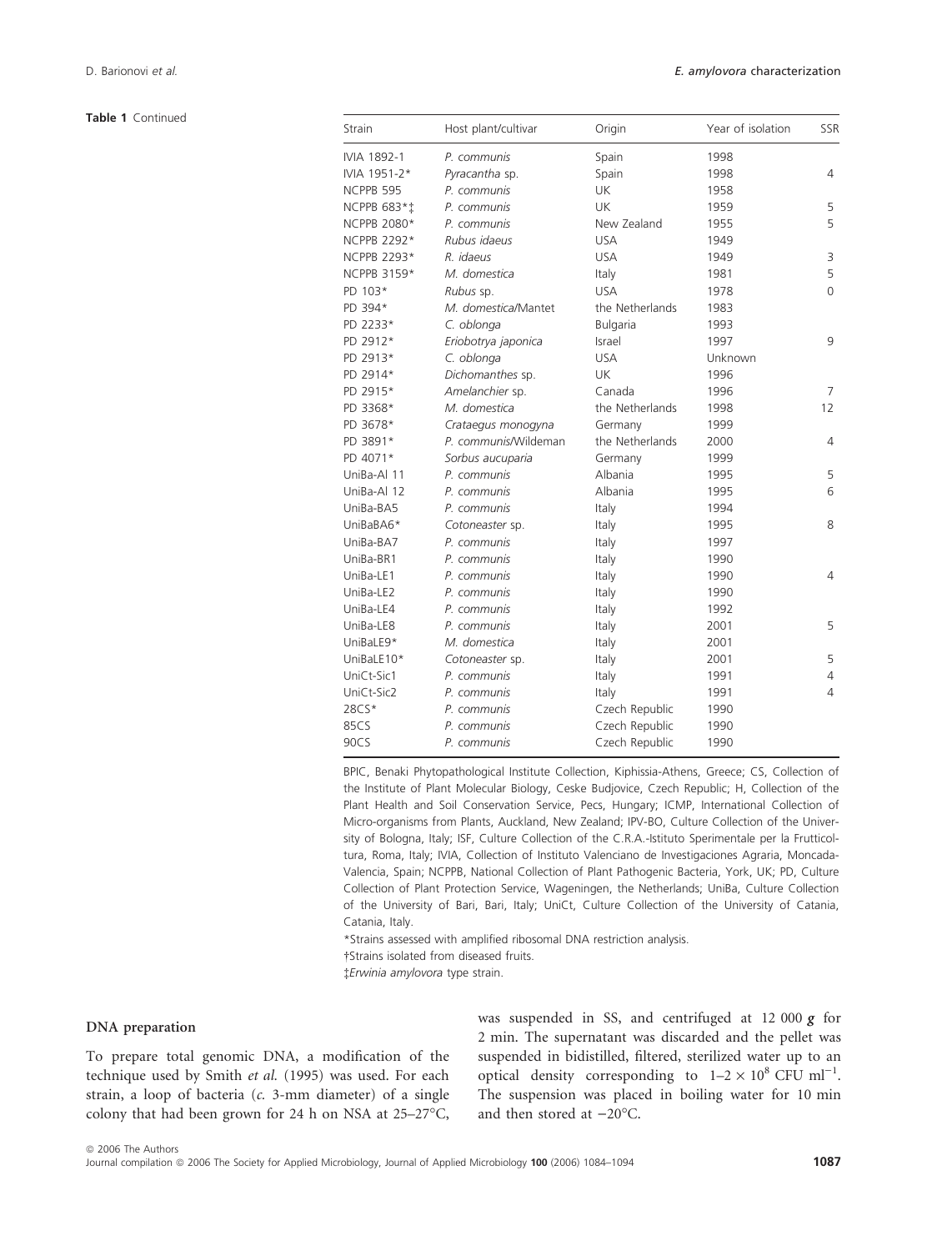# Repetitive sequences PCR

Genomic fingerprints of all E. amylovora strains listed in Table 1 were assessed by rep-PCR using Enterobacterial Repetitive Intergenic Consensus (ERIC), Repetitive Extragenic Palindromic (REP) and BOX-A1R subunit of the BOX element of Streptococcus pneumoniae (BOX) primer sets. The PCR method used was that of Louws et al. (1994). The primer sets were synthesized by Eurogentec (Seraing, Belgium). Amplification was performed in a Bio-Rad Gene Cycler<sup>TM</sup>, version 1.5. (Bio-Rad, Hercules, CA, USA). Each 30  $\mu$ l of reaction mixture contained 1X PCR buffer (10 mmol  $l^{-1}$  Tris–HCl, 50 mmol  $l^{-1}$  KCl and 0.1% Triton X-100, pH 9.0), 200  $\mu$ mol l<sup>-1</sup> each of dATP, dCTP, dGTP and dTTP (Promega, Madison, WI, USA), 2 mmol  $1^{-1}$  MgCl<sub>2</sub>, 60 pmol of each primer, 1<sup>.</sup>0 U of Taq polymerase (Promega), and  $4 \mu l$  of lysed cell suspension. A negative control, consisting of the same reaction mixture but without DNA template, was included in each amplification procedure. The thermal cycling procedure was that used by Louws et al. (1994). Subsequently, the PCR amplification products were separated by gel electrophoresis on a 2.5% agarose (Seakem-Cambrex, Rockland, ME, USA) gel in 1X Tris-borate–EDTA (TBE) buffer (80 mmol  $l^{-1}$  Tris-borate, 89 mmol  $l^{-1}$  boric acid, 2 mmol  $l^{-1}$  EDTA; pH 8.0) at 60 V cm<sup>-1</sup> for 3 h, stained with ethidium bromide, visualized with a UV transilluminator, and photographed with Polaroid type 55 film (Polaroid, Cambridge, MA, USA). The PCR amplifications were performed in duplicate. The method of Smith et al. (1995) was used for analysis. The clearly resolved bands present in both amplification gels were scored and recorded to build up a binary matrix. Similarity coefficients for all pairwise combinations were determined by using the Dice (1945)'s coefficients and were clustered by unweighted pair group method with arithmetic means (UPGMA), using the NTSYS-PC software (Exeter Software, New York, NY, USA), version 2.11j (Rohlf 2000). Phenograms were constructed with the tree display option (tree). A cophenetic value matrix was calculated using the coph option and compared with the original similarity matrix using the mxcomp option to test the goodnessof-fit of the cluster analysis.

#### ARDRA analysis

The basic ARDRA technique described by Vaneechoutte et al. (1992) was utilized. The DNAs coding for the 16S rRNAs of 40 E. amylovora strains (see Table 1) were amplified with primers P0 (5'-GAGAGTTTGATCCTGG-CTCAG-3¢) and P6 (5¢-CTACGGCTACCTTGTTACGA-3<sup>'</sup>). These primers were designed by Grifoni *et al.* (1995) on the basis of the conserved bacterial sequences at the

ª 2006 The Authors

5¢- and 3¢-ends of the 16S rRNA gene and allowed the amplification of almost the entire gene. Each  $50-\mu l$  (final volume) of PCR mixture contained 6  $\mu$ l of lysed cells suspension, Promega Taq buffer (1.5 mmol  $l^{-1}$  MgCl<sub>2</sub>), each deoxynucleoside triphosphate at a concentration of 200  $\mu$ mol l<sup>-1</sup>, 36 pmol of each primer and 1.5 U of Taq DNA polymerase (Promega). The reaction mixtures were incubated in a Bio-Rad Gene Cycler<sup>TM</sup>, version 1.5 at 95°C for 2 min and then subjected to 35 cycles at 95°C for 30 s, 30 s of annealing  $(60^{\circ}$ C for the first five cycles, 55°C for the next five cycles, and 50°C for the last 25 cycles), and  $72^{\circ}$ C for 4 min. Finally, the mixtures were incubated at  $72^{\circ}$ C for 10 min and then at  $60^{\circ}$ C for 10 min. Five microlitres of each amplification mixture was analysed by  $1.5\%$  agarose (Seakem) gel electrophoresis in 1X TBE buffer containing  $0.5 \mu$ g of ethidium bromide per ml at 5<sup>.</sup>0 V cm<sup>-1</sup>. A volume of 15  $\mu$ l aliquot of each PCR mixture containing  $c$ . 1.5  $\mu$ g of amplified 16S rDNA was digested with HaeIII and HinfI restriction endonucleases as recommended by the manufacturer (Promega). The reaction products were analysed by  $2.5\%$ agarose (Seakem) gel electrophoresis in 1X TBE buffer containing  $0.5 \mu$ g of ethidium bromide per ml. Other Enterobacteriaceae, namely Erwinia pyrifoliae CFBP 4172 (provided by C. Manceau, INRA, France) and Brenneria nigrifluens NCPPB 2020 were used for comparative purposes.

#### 16S rDNA sequence analysis

The 16S rDNA sequences of E. amylovora PD 103 and PD 2915 were obtained by amplifying and sequencing three overlapping fragments of 490, 598 and 562 bp with three primer sets: fD2(5'-AGAGTTTGATCATGGCTCAG-3') and 16SA reverse (5'-GTAACGTCAATGCAACAGGTT-3'); 16SB forward (5'-TTGTAAAGTACTTTCAGCGGG-3') and 16SB reverse (5'-TTCCGCATCTCTGCAGAATT-3'); 16SC forward (5'-GTGGTTTAATTCGATGCAACG-3') and rP1 (5'-ACGGTTACCTTGTTACGACTT-3'). The rDNA PCRs were carried out in a total volume of 30  $\mu$ l containing (final concentrations) 1X PCR buffer  $(10 \text{ mmol } l^{-1}$  Tris–HCl, 50 mmol  $l^{-1}$  KCl, and 0.1% Triton X-100, pH 9), 50 pmol of each primer,  $1.0 U Taq$ DNA polymerase (Promega), 0.2 mmol  $l^{-1}$  each of dATP, dCTP, dGTP and dTTP (Promega), 1.6 mmol  $l^{-1}$  MgCl<sub>2</sub>, and  $4 \mu l$  of lysed cell suspension. The reaction mixtures were incubated in a Bio-Rad Gene Cycler<sup>TM</sup>, version 1.5 at 95°C for 7 min followed by 35 cycles of 94°C for 1 min, 43°C for 1 min and 72°C for 2 min and a final incubation step at  $72^{\circ}$ C for 5 min. Prior to sequencing PCR products were purified using the Qiaquick PCR Purification Kit (Qiagen, Hilden, Germany) according to the instructions of the manufacturer. All the sequences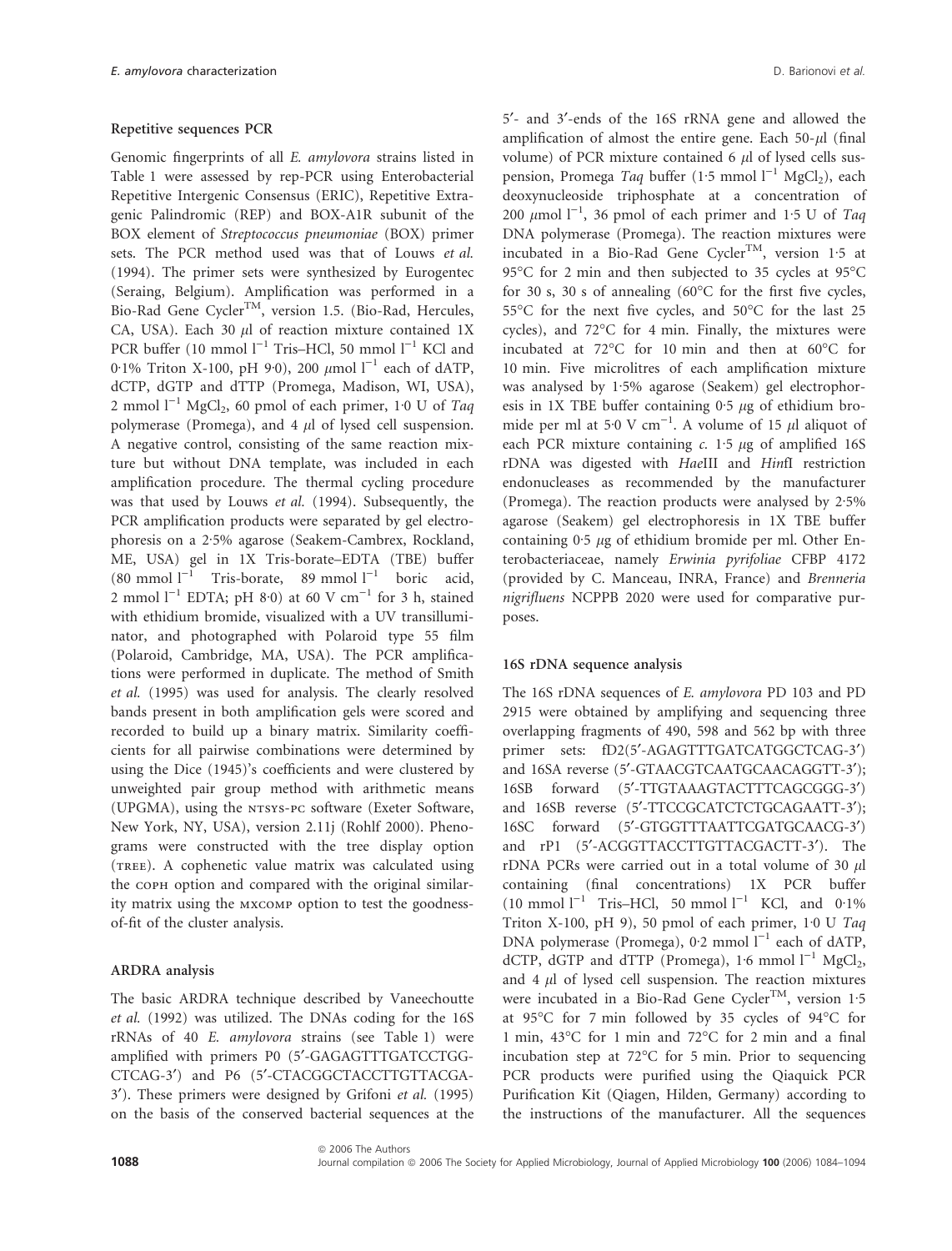were determined at MWG-Biotech AG (Ebersberg, Germany) directly from the purified fragments, using the corresponding amplification primers. Sequences were aligned for the same strain. The relatedness of 16S rDNA sequences of the tested strains with those of some E. amylovora strains obtained from the GenBank accession numbers were determined with the PC/Gene program clustal w multiple sequence alignments (version 1.82) (Thompson et al. 1994), using the cladogram tree of the neighbour-joining (NJ) options.

#### RFLP analysis of plasmid pEA29

The procedures described by Lecomte et al. (1997) were slightly modified as follows. Primers were synthesized by Eurogentec according to the sequences provided by Bereswill et al. (1992): primer A (5'-CGGTTTTTAACGCT-GGG-3'); primer B (5'-CGGCAAATACTCGGATT-3'). The final PCR mixture (50  $\mu$ l) contained 20 mmol l<sup>-1</sup> of Tris– HCl (pH 8 $\cdot$ 0), 100 mmol l<sup>-1</sup> of KCl, 0 $\cdot$ 1 mmol l<sup>-1</sup> of EDTA, 1 mmol  $l^{-1}$  of DTT, 0.5% of Tween 20, 2 mmol  $l^{-1}$ of MgCl<sub>2</sub>, 250  $\mu$ mol l<sup>-1</sup> of each dATP, dCTP, dGTP, dTTP (Promega),  $0.5$  U of Taq DNA polymerase (Promega) and 50 pmol of each primer. PCR amplification was performed in a Bio-Rad GenCycler<sup>TM</sup>, version 1.5 and included a denaturation step at 92°C for 1 min, followed by 35 cycles at 92 $\mathrm{^{\circ}C}$  for 1 min, 52 $\mathrm{^{\circ}C}$  for 1 min and 72 $\mathrm{^{\circ}C}$  for 1 min with a final DNA extension step at 72°C for 2 min. Aliquots of 10  $\mu$ l of the PCR amplification were analysed on 1% agarose gel (Seakem) for 30 min at  $100 \text{ V cm}^{-1}$ , in Tris-acetate buffer. A 100-bp DNA ladder (Promega) was used as a size marker. For the RFLP analysis, aliquots of 40  $\mu$ l of PCR products were purified by ethanol precipitation. The purified DNAs were resuspended in  $16 \mu l$  of sterile water. Eight microlitres of aliquots were used for digestion with 5 U MspI and 5 U Sau3A restriction enzymes (Promega) for 2 h in a total of 15- $\mu$ l volume at 37°C. The samples were analysed on 3.0% agarose gel (Seakem).

#### Short-sequence DNA repeats analysis

The SSRs analysis was performed for 61 E. amylovora strains. For detecting the presence of SSR units,  $10 \mu l$ of aliquots of the pEA29 PCR fragment were amplified with primer RS1 (5'-ACCTCAGTGCGATTACAG-3') and RS2c (5'-GTCCCATTCTGTGTTAAG-3') (Kim and Geider 1999). The products were analysed on 8% polyacrylamide gel. The number of SSR units was established following the procedure described by Ruppitsch et al. (2004). Briefly, the A/B PCR fragment was amplified by the use of primer sB (5¢-TGTAAAACGACGGCCAGTGGGCAAATACTCGGAT-T-3<sup>'</sup>) and primer sA (5'-CAGGAAACAGCTATGACCC-GGTTTTTAACGCTGGG-3¢) (MWG-Biotech) containing

the M13 recognition sequence for subsequent DNA sequencing analysis. The amplified DNA fragment was ethanol precipitated and sequence analysis was performed by cycle sequencing (SequiTherm Excel II Cycle Sequencing kit; Epicentre, Madison, WI, USA) with fluorescent-labelled primers M13 univ. (5'-TGTAAAACGACGGCCAGT-3') and M13 reverse (5'-CAGGAAACAGCTATGACC-3') (MWG-Biotech) using an automated DNA sequencer Licor 4200S (LI-COR, Lincoln, NE, USA) according to the manufacturer's instructions.

# Results

#### Repetitive sequences PCR analysis

The genetic relationship within E. amylovora strains was assessed using rep- PCR and ERIC, REP and BOX primer sets. Reproducible DNA fingerprints were generated from total DNA of all strains listed in Table 1. REP and ERIC primers resulted more discriminative than BOX in pointing out variability within E. amylovora strains and are discussed herein. A cophenetic value of  $>0.91$  and 0.92 was determined for the two similarity matrix, respectively, indicating a high goodness-of-fit for the cluster analysis. UPGMA analysis was performed by combining the data obtained from REP-PCR and ERIC-PCR. A total of 24 clearly resolved bands were selected for composing the binary matrix. Representative genomic fingerprints are shown in Fig. 1 and the corresponding dendrogram is shown in Fig. 2. The majority (89 of 93) of E. amylovora strains showed the same DNA fingerprint profile. Diversity was ascertained for four strains, namely PD 2915, isolated from Amelanchier sp. and NCPPB 2292, NCPPB 2293 and PD 103, isolated from Rubus spp. E. amylovora PD 2915 clustered separately from the strains isolated from other Maloideae plant species. Its DNA fingerprint profile was more similar to the profiles showed by NCPPB 2292 and 2293, isolated from Rubus spp. By contrast PD 103, isolated from Rubus sp., resulted more similar to the profile showed by the strains obtained from Maloideae. ERIC-PCR allowed the differentiation of NCPPB 2292 and NCPPB 2293.

## ARDRA

To ascertain if ARDRA analysis also revealed the presence of different groups, with a subset of 40 representative E. amylovora strains (Table 1) including all strains from Rubus spp. and Amelanchier sp., the 16S rDNA was amplified and digested with HinfI and HaeIII restriction endonucleases. Only HaeIII yielded a restriction pattern differentiating E. amylovora within the genus Erwinia (Bereswill et al. 1995). Using this endonuclease, fragments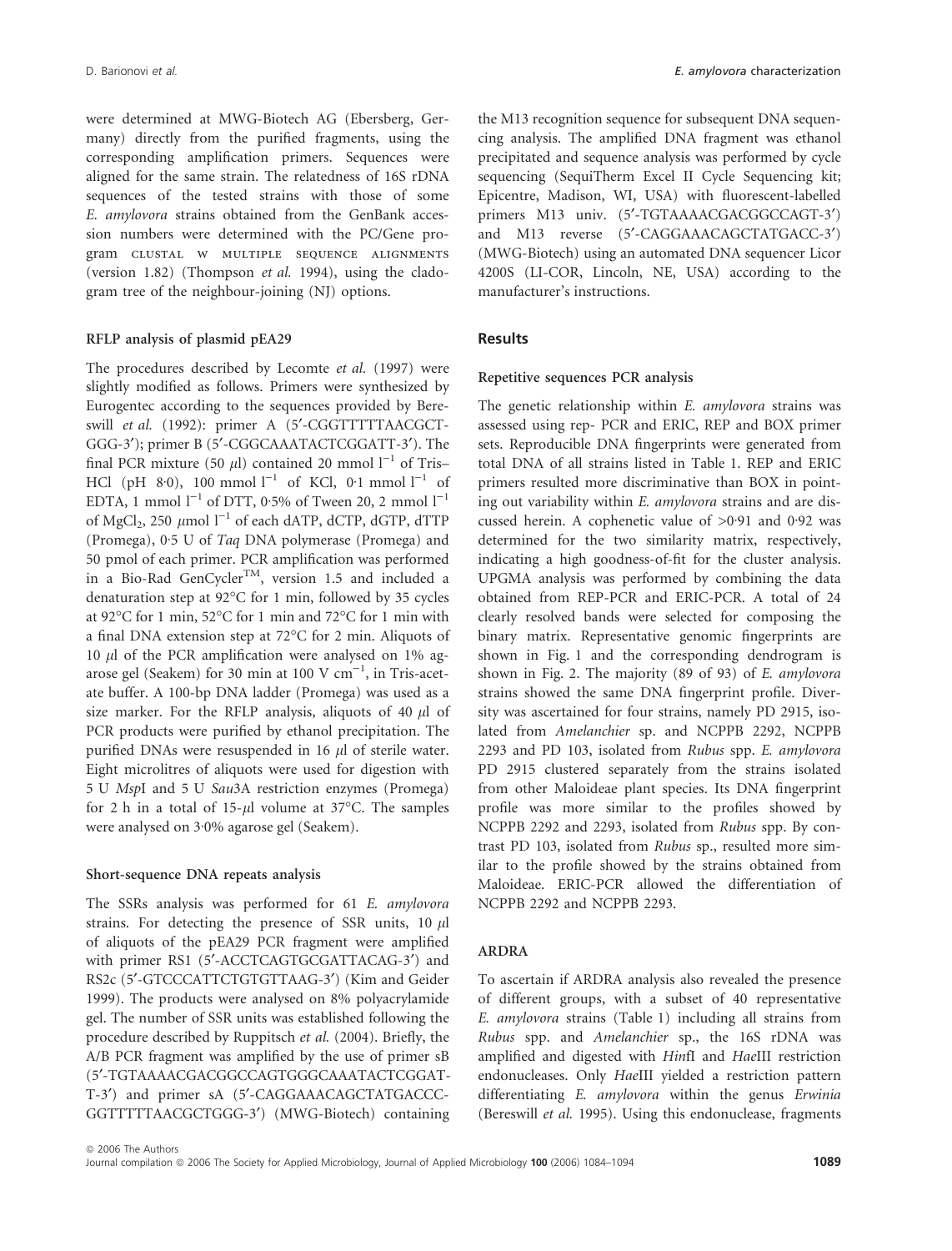**(a)**



**(b)**



Figure 1 Repetitive-sequence PCR fingerprint patterns of genomic DNA from Erwinia amylovora strains obtained by using Repetitive Extragenic Palindromic (REP) and Enterobacterial Repetitive Intergenic Consensus (ERIC) primer sets. M, molecular size marker (100-bp DNA ladder; Gibco-BRL; Gibco-Invitrogen, Carlsbad, CA, USA). (a) REP: lane 1, E. amylovora NCPPB 683; lane 2, PD 2915; lane 3, PD 103; lane 4, NCPPB 2292; lane 5, NCPPB 2293; lane 6, PD 2913; lane 7, PD 2233; lane 8, PD 2912; lane 9, PD 2914; lane 10, PD 3678; lane 11, IVIA 198.11; lane 12, PD 4071; lane 13, PD 3368; lane 14, PD 3891; lane 15, IVIA 1892.1. (b) ERIC: lane 1, E. amylovora ISF CotP 1; lane 2, ISP CotP 2; lane 3, ISP CotP 3; lane 4, ISP CotP 4; lane 5, NCPPB 683; lane 6, PD 2915; lane 7, PD 103; lane 8, NCPPB 2292; lane 9, NCPPB 2293.

of 204, 222 and 317 bp and a triplet containing fragments of 164, 165 and 170 bp were observed for all the 40 E. amylovora strains, and no grouping was possible. When compared with E. amylovora, E. pyrifoliae and B. nigrifluens, used as outgroup, gave rise to a clearly different banding patterns (Fig. 3).

# 16S rDNA sequencing and comparison of strains

The 16S rDNA sequences of E. amylovora strains PD 103 and PD 2915, showing a different genomic pattern upon rep-PCR, were sequenced, and the 1506 nucleotides were compared by means of Clustal W algorithm and NJ clustering method with the corresponding sequences of E. amylovora BC199 and BC201, isolated from Rubus spp. (GenBank accession numbers AF141891 and AF141892 respectively), BC 204, isolated from Rubus fruticosus (GenBank accession number AF141895), Ea321 and NCPPB 683, isolated from P. communis (GenBank accession numbers AF140337 and AF140341 respectively). The resulting cladogram is shown in Fig. 4. The E. amylovora strains isolated from P. communis clustered separately. Interestingly, E. amylovora PD 2915, obtained from Amelanchier sp., was grouped with two strains isolated from Rubus spp.

# Sequence accession numbers

The following nucleotide sequences were deposited in the EMBL GenBank nucleotide sequence database: 16S rDNA gene from E. amylovora PD 2915 and E. amylovora PD 103 (accession numbers AJ746201 and AJ746202 respectively).

# RFLP analysis of plasmid pEA29 and SSR

With the sole exception of PD 103, isolated from Rubus sp., both MspI and Sau3A enzymes cleaved the amplified fragment of the plasmid pEA29 in all 93 E. amylovora strains tested. After the digestion with MspI we found a greater variability in the larger fragment than expected according to the results of Lecomte et al. (1997). This was even more evident using Sau3A restriction enzyme. In fact, besides a rather stable fragment of  $c$ . 180 bp, we found a great variability in the discriminative fragments between 200 and 400 bp. We found a sort of continuous variability in the larger fragment starting from around 250 bp of PD 2913 to 280–290 bp of PD 2915 (Fig. 5). For this reason any clear-cut grouping of the strains was pointed out, although, tentatively eight patterns, from A to H were scored (Fig. 5).

The PCR amplification of a fragment of plasmid pEA29 using the primers RS1 and RS2c, followed by the electrophoresis on 8% polyacrylamide gel allowed the preliminary detection of the SSR units (Fig. 6). The number of SSR units, using the frame GAATTACA, was subsequently determined for 61 E. amylovora strains, including 32 strains obtained from two pear orchards in Italy that showed for the first time symptoms of fire blight. The number of SSR units is reported in Table 1. The motif of eight nucleotides reiterated from two to 12 times within the PstI fragment of the pEA29 plasmid of E. amylovora. The minimum of two SSR units ever found was detected only in strain ISF-WC31 from the USA. The majority of the Italian strains had an SSR number from four to six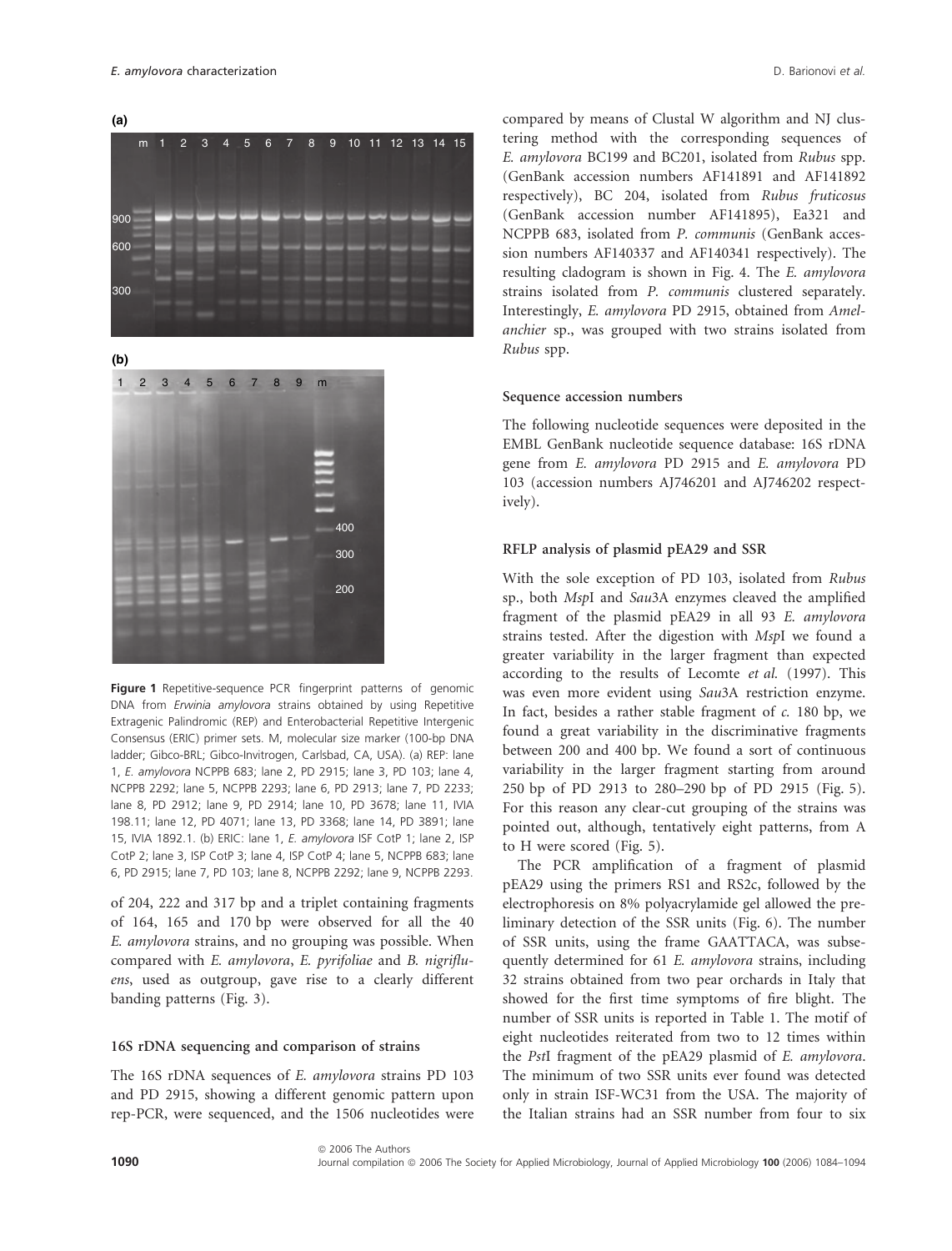

Figure 2 Dendrogram of genetic relatedness of the combined repetitive-sequence PCR data inferred using Repetitive Extragenic Palindromic and Enterobacterial Repetitive Intergenic Consensus primer sets and generated by 93 Erwinia amylovora strains. Unweighted pair group method with arithmetic mean analysis was performed using Dice's coefficients. The scale indicates the degree of genetic relatedness between strains. From the 93 E. amylovora strains tested. 89 showed the same pattern. Four strains showed distinct banding patterns.



Figure 3 Amplified ribosomal DNA restriction analysis banding patterns for amplified 16S rDNA obtained by using HaeIII restriction endonuclease for Erwinia amylovora, Erwinia pyrifoliae and Brenneria rubrifaciens strains. M, molecular size marker (1-kb DNA ladder; Gibco-BRL). Lane 1, E. pyrifoliae CFBP 4172; lane 2, B. rubrifaciens NCPPB 2020; lane 3, E. amylovora PD 2915; lane 4, E. amylovora UniCt Sic 1; lane 5, E. amylovora IVIA 1951-2; lane 6, E. amylovora IVIA 1767-3; C, negative control.

units. The number of SSR units of the strains isolated from the pear orchards with first symptoms of fire blight was low and varied from four to six. All the eight strains isolated from an infected pear fruit (ISF SM-Fr from 1 to 8) possessed four SSR units. Nine SSR units were found in two strains from Greece. Strains with 10 or 11 SSR units were from Hungary. No SSR units were found in strain PD 103 from Rubus sp. Strain PD 2915 from Amelanchier sp. contains seven SSR units. No other correlation was pointed out between the number of SSR units and particular features of the strains tested.

# **Discussion**

This study clearly showed that, upon rep-PCR, an E. amylovora strain, PD 2915, isolated from an Amelanchier sp. (Maloideae) grown in Canada, diverges from all the 89 strains obtained from the other Maloideae plant species. In addition, PD 2915 clustered separately from all other E. amylovora strains by 16S rDNA gene sequence comparison. However, such a diversity is most probably, within the range of variability of a species. In fact, ARDRA analysis, performed with HaeIII endonuclease, which allows species differentiation within the genus Erwinia, did not reveal a different restriction pattern. The sequence homology with other E. amylovora strains from P. communis was 99%. The difference of this strain was also pointed out by pathogenicity tests and by assessing and comparing genes involved in the pathogenicity of E. amylovora such as hrpN and dspA/E (Giorgi and Scortichini 2005). By using AFLP, Rico et al. (2004) also found a deviating strain isolated from Crataegus sp. in the USA that showed around 62% of dissimilarity with other E. amylovora strains from Maloideae. This confirms once more that a greater genetic diversity of E. amylovora has to be expected from strains isolated in North America, the centre of origin of the pathogen (McManus and Jones 1995a).

The assessment of more E. amylovora strains obtained from wild and ornamental Rosaceous plants using different techniques (PCR-based molecular fingerprinting, presence and characterization of the pEA29 plasmid, gene sequencing) may improve the detection of the pathogen in asymptomatic plants. In fact, nowadays the detection of the pathogen is mainly based on the features shown by the strains obtained from cultivated crops. The creation of an international databank concerning E. amylovora features would greatly help the detection tasks.

By using rep-PCR, similar results were obtained by McManus and Jones (1995a). Also in their study all the strains from Rubus spp. (Rosoideae) clustered separately from the strains from Maloideae, even if ARDRA analysis carried out with HaeIII did not reveal any diversity in the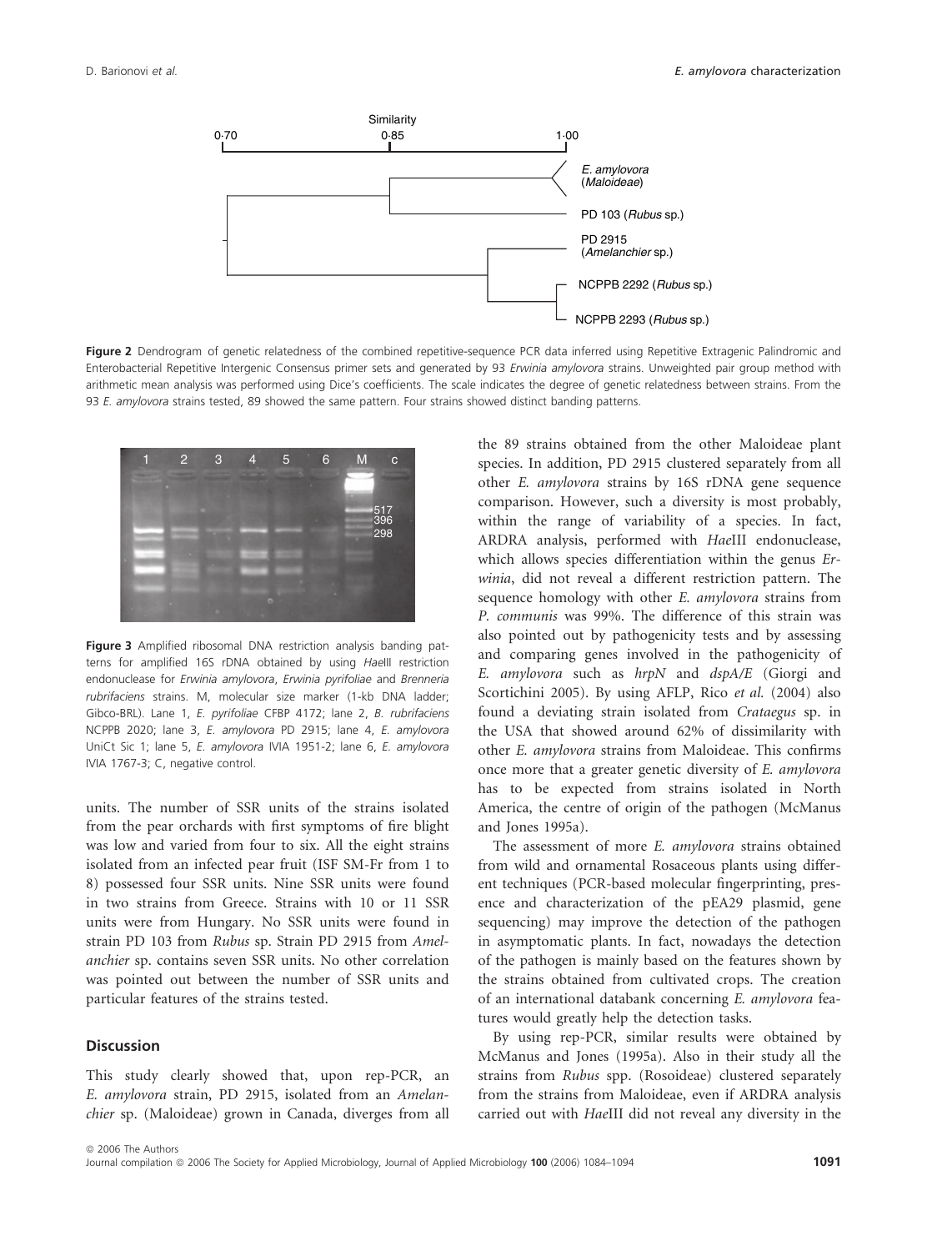

Figure 4 Cladogram based on 16S rDNA nucleotide sequence of Erwinia amylovora strains from Amelanchier sp., Rubus spp. and Pyrus communis inferred by means of Clustal W multiple sequence alignment. The branch lengths are not proportionate to sequence divergence. Neighbour joining was chosen as clustering algorithm.



Figure 5 Representative cleavage patterns of the PCR amplification products from plasmid pEA29 of Erwinia amylovora strains after digestion with Sau3A enzyme. M: molecular size marker, 100-bp ladder (Promega); lane 1, E. amylovora PD 2913 (pattern A); lane 2, IVIA 1951-2 (pattern B); lane 3 NCPPB 683 (pattern C); lane 4, PD 4071 (pattern D); lane 5, PD 3368 (pattern E); lane 6, NCPPB 2293 (pattern F); lane 7, NCPPB 2292 (pattern G); lane 8, PD 2915 (pattern H).



Figure 6 Acrylamide gel showing the detection of single-sequence DNA repeat units in Erwinia amylovora strains after the PCR amplification using primers RS1 and RS2c; m, molecular base pairs size marker pGEM (Promega); lane 1, E. amylovora H 905; lane 2, PD 3368; lane 3, ICMP 13415; lane 4, ICMP 13417; lane 5, H 902; lane 6, ICMP 13414; lane 7, PD 3891. The band lighter than 222 bp shows the variability in the number of the SSR units.

@ 2006 The Authors

restriction pattern between the two subgroups. In the present work, the three strains from Rubus spp. assessed clustered differently upon UPGMA analysis. It is worth noting that by using REP primer any difference between NCPPB 2292 and NCPPB 2293 was observed. Conversely, the utilization of ERIC primer allowed to discriminate between the two strains. Similar results were obtained by McManus and Jones (1995a) using other Rubus strains. Our results are in line also with Kim et al. (1995) and Momol et al. (1997), founding two Rubus subgroups by using the BIO-LOG system, and RAPD fingerprinting respectively. How many lineages exist in E. amylovora strains isolated from Rubus spp. would deserve further studies.

The RFLP analysis of the PstI fragment of the pEA29 plasmid pointed out a higher variability in its length than that previously observed by Lecomte et al. (1997). These authors found out three groups of E. amylovora strains according to the length of the larger of the fragments observed after the digestion with MspI and Sau3A enzymes. The present study showed that the length of the larger fragment spans from around 160 bp to nearly 400 bp. An example of such a relevant variability is given by two strains from Rubus spp., each one showing a distinct pattern. Similar results were already obtained by Schnabel and Jones (1998) by observing that the expected band of 307 bp varied in length among the different strains tested. Thus, a clear-cut grouping of E. amylovora strains using this technique would not seem reliable.

The relevant variability found in the length of the plasmid fragment was explained by a variation in the number of copies of a SSRs of 8 bp, GAATTACA. Two to 15 SSR units have been described in E. amylovora so far (Kim and Geider 1999; Jock et al. 2003; Ruppitsch et al. 2004). Strain ISF-WC31 from the USA was the fourth strain found so far with two SSR units only. All other strains with that specific SSR number were from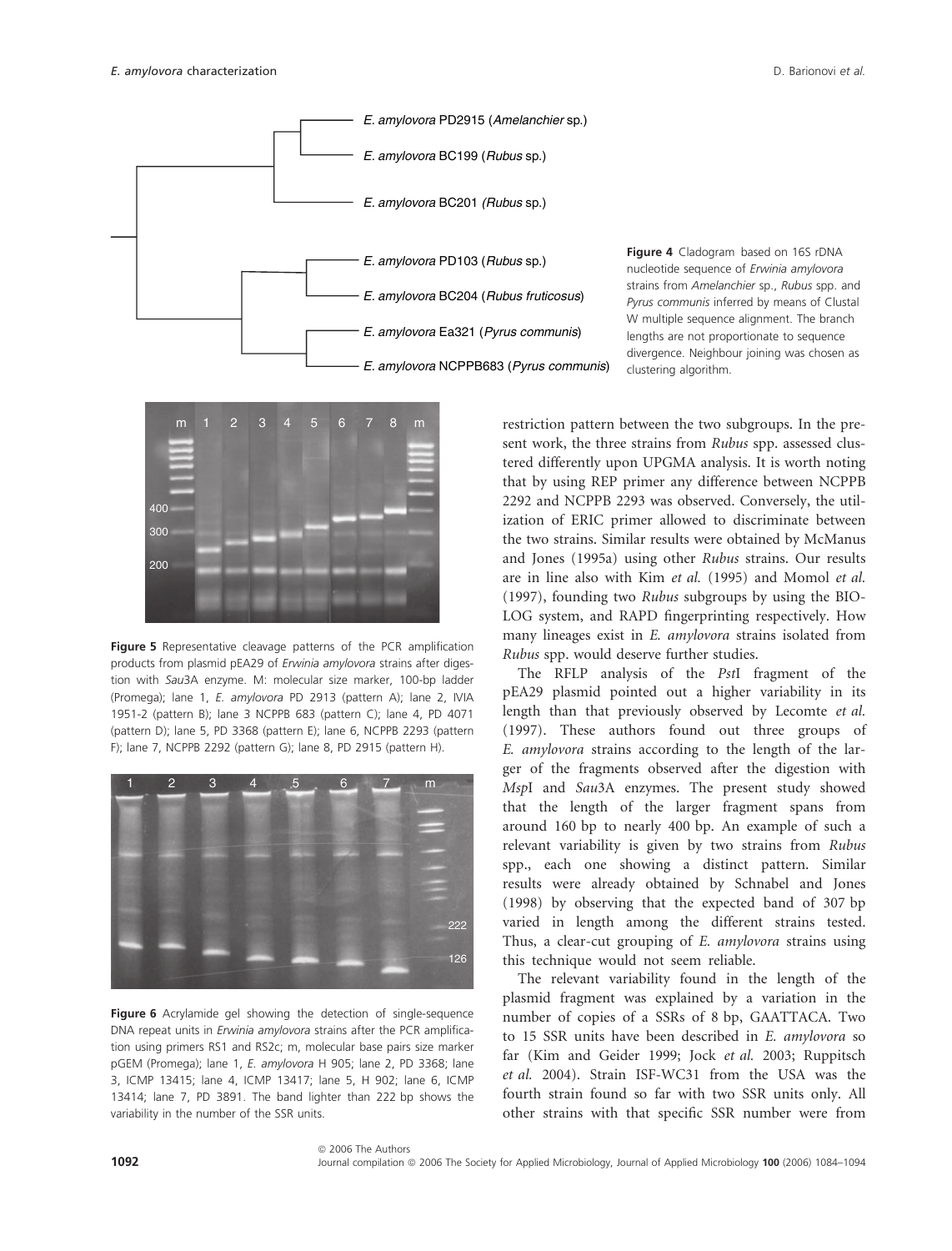UK (Jock et al. 2003). No other isolates were found in Europe with this specific number of SSR units. Traceability of strains through SSR numbers is limited to distinct SSR numbers, (very low or very high SSRs) (Ruppitsch et al. 2004). However, our results support the assumption that most Italian E. amylovora strains isolated in the Po valley originated from infected plant material from Belgium (Zhang et al. 1998; Jock et al. 2002). In fact, nearly all Italian strains used in this study had SSR numbers of four to six SSR units similar to strains from Belgium (Jock et al. 2003). Therefore, strain UniBaBA6 with eight SSR units and isolated from Apulia region in southern Italy, might have another origin. Strains with that SSR number have been previously found in Germany, England, the Netherlands, Austria, Hungary, the USA and Italy (Kim and Geider 1999; Jock et al. 2003; Ruppitsch et al. 2004). The same number of SSR units was found in this study for the Hungarian strains were formerly determined by Kim and Geider (1999). This shows that the SSR number is a suitable typing method for strains at least under laboratory conditions. No other correlation due to the SSR number of the investigated strains was observed.

# Acknowledgements

This work was financed by the Italian Ministry of Agriculture and Forestry in the framework of the project: 'PRIA-Ricerche sul pero finalizzate alla riduzione dell'impatto ambientale e alla valorizzazione della qualita`', Publication No. 15. The authors wish to thank the following colleagues for having supplied E. amylovora and E. pyrifoliae strains. C. Bazzi (University of Bologna, Bologna, Italy), C. Cariddi (University of Bari, Bari, Italy), V. Catara (University of Catania, Catania, Italy), V. Kudela (Institute of Plant Molecular Biology, Ceske Budjovice, Czech Republic), J.D. Janse (Plant Protection Service, Wageningen, the Netherlands), M.M. Lopez (Instituto Valenciano de Investigaciones Agrarias, Moncada-Valencia, Spain), C. Manceau (INRA- Pathologie Végétale, Beaucouzé, France), J. Németh (Plant Health and Soil Conservation Service, Pecs, Hungary), P. Psallidas (Benaki Phytopathological Institute, Kifissia-Athens, Greece), D.E. Stead (DEFRA Central Science Laboratory, York, UK). The authors wish to thank Dr B. Duffy, Swiss Federal Research Institute for Fruit Production, Viticulture and Horticulture, Wadenswil, Switzerland, for critical reading of the manuscript.

# References

Bereswill, S., Pahl, A., Bellemann, P., Zeller, W. and Geider, K. (1992) Sensitive and species-specific detection of Erwinia

amylovora by PCR-analysis. Appl Environ Microbiol 58, 3522–3526.

- Bereswill, S., Bugert, P., Bruchmuller, I. and Geider, K. (1995) Identification of the fire blight pathogen, Erwinia amylovora, by PCR assay with chromosomal DNA. Appl Environ Microbiol 61, 2636–2642.
- Dice, L.R. (1945) Measurement of the amount of ecological association between species. Ecology 26, 297–302.
- Giorgi, S. and Scortichini, M. (2005) Molecular characterization of Erwinia amylovora strains from different host plants through RFLP analysis and sequencing of hrpN and dspA/E genes. Plant Pathol 54, 789–798.
- Grifoni, A., Bazzicalupo, M., Di Serio, C., Fancelli, S. and Fani, R. (1995) Identification of Azospirillum strains by restriction fragment length polymorphism of the 16S rDNA and the histidin operon. FEMS Microbiol Lett 127, 85–91.
- Jock, S., Donat, V., Lopez, M.M., Bazzi, C. and Geider, K. (2002) Following the spread of fire blight in western, central and southern Europe by molecular differentiation of Erwinia amylovora strains with PFGE analysis. Environ Microbiol 4, 106–114.
- Jock, S., Jacob, T., Kim, W.-S., Hildebrand, M., Vosberg, H.-P. and Geider, K. (2003) Instability of short-sequence DNA repeats of pear pathogenic Erwinia strains from Japan and Erwinia amylovora fruit tree and raspberry strains. Mol Genet Genomics 268, 739–749.
- Kim, W.-S. and Geider, K. (1999) Analysis of the variable shortsequence DNA repeats on the 29 kb plasmid of Erwinia amylovora strains. Eur J Plant Pathol 105, 703–713.
- Kim, J.-H., Zumoff, C.H., Tanii, A., Laby, R.J. and Beer, S.V. (1995) Characterization of Erwinia amylovora strains from different hosts and geographic areas. Phytopathology 88, 1148.
- King, E.O., Raney, M.K. and Ward, D.E. (1954) Two simple media for the demonstration of pyocianin and fluorescin. J Lab Clin Med 44, 301–307.
- Lecomte, P., Manceau, C., Paulin, J.-P. and Keck, M. (1997) Identification by PCR analysis on plasmid pEA29 of isolates of Erwinia amylovora responsible of an outbreak in central Europe. Eur J Plant Pathol 103, 91–98.
- Louws, F.J., Fullbright, D.W., Stephens, C.T. and De Bruijn, F.J. (1994) Specific genomic fingerprinting of phytopathogenic Xanthomonas and Pseudomonas pathovars and strains generated with repetitive sequence and PCR. Appl Environ Microbiol 60, 2285–2296.
- Maes, M., Garbeva, P. and Crepel, C. (1996) Identification and sensitive endophytic detection of the fire blight pathogen Erwinia amylovora with 23S ribosomal DNA sequencing and the polymerase chain reaction. Plant Pathol 45, 1139–1149.
- McManus, P.S. and Jones, A.L. (1995a) Genetic fingerprinting of Erwinia amylovora strains isolated from fruit-tree crops and Rubus spp. Phytopathology 85, 1547–1553.
- McManus, P.S. and Jones, A.L. (1995b) Detection of Erwinia amylovora by nested PCR and PCR dot-blot and reverseblot hybridizations. Plant Dis 85, 618–623.

Journal compilation @ 2006 The Society for Applied Microbiology, Journal of Applied Microbiology 100 (2006) 1084-1094 1093